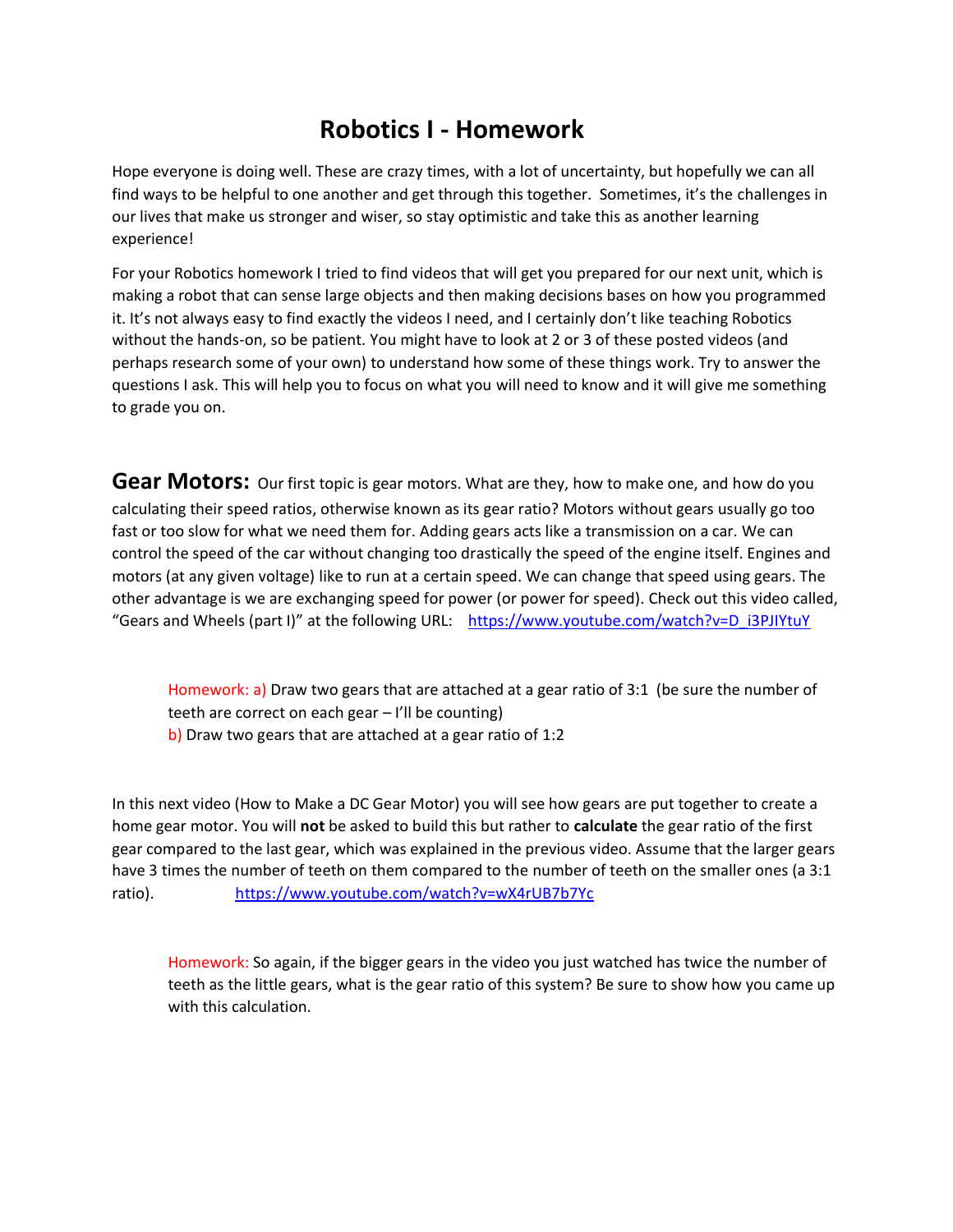Motor Drivers: Our next topic is motor drivers. What are they, why do we need them, and how do they work? The photo below is a photo of the L298N motor driver module that we will be using.



A motor driver module includes the motor driver chip. That big black piece in the back, that is sticking up, is actually the motor driver chip with its heat sink attached to it. You can see a screw attaching this chip to a thing with many fins on it. This fin containing thing is called a heat sink and is needed to dissipate the heat away from the chip. It spreads the heat that the motor driver chip will inadverdently produce away from the chip itself so that it doesn't burn out. As this chip is expected to handle a lot of power (amps), it **will** heat up. The module you see also has attachments for two motors and the power supply (battery). These screw attachment connectors are in blue. The module also has electrical components to help handle stray voltages that will be created by the motors we attach. These are the two silver capacitors you see in the front and all the little tiny black diodes you see in the back.

Now if you look very closely you will see in the middle, between the two silver capacitors, a black little square chip with three little legs protruding from it. This is a voltage regulator. Its purpose it to produce exactly, or pretty closely, 5V. And this is useful when we want this motor driver module to be driven by some sort of controller. We will later have this module be controlled by a microcontroller, the Arduino microcontroller. The videos you will be watching will often refer to this Arduino microcontroller because it's the brain for controlling what our robot will do. The microcontroller itself does not have the power to run the motors directly. It is the job of the motor driver module to do this. If we were to attached the motors directly to the controlling microcontroller, the microcontroller would burn up. It just can't handle that kind of power/electricity running through itself. However, the microcontroller needs exactly a 5V source of power to power itself up and it is this voltage regulator that will give us that 5V it needs.

Ok, so now you can see that a motor driver module includes a motor driver chip, but also included in this module are things to protect the motor driver chip, things to connect the wires to, and finally, has a voltage regulator on it to produce exactly the 5V needed to run the microcontroller that we will attach to it later on. As you continue going through this lesson, this will all become a little clearer to you!